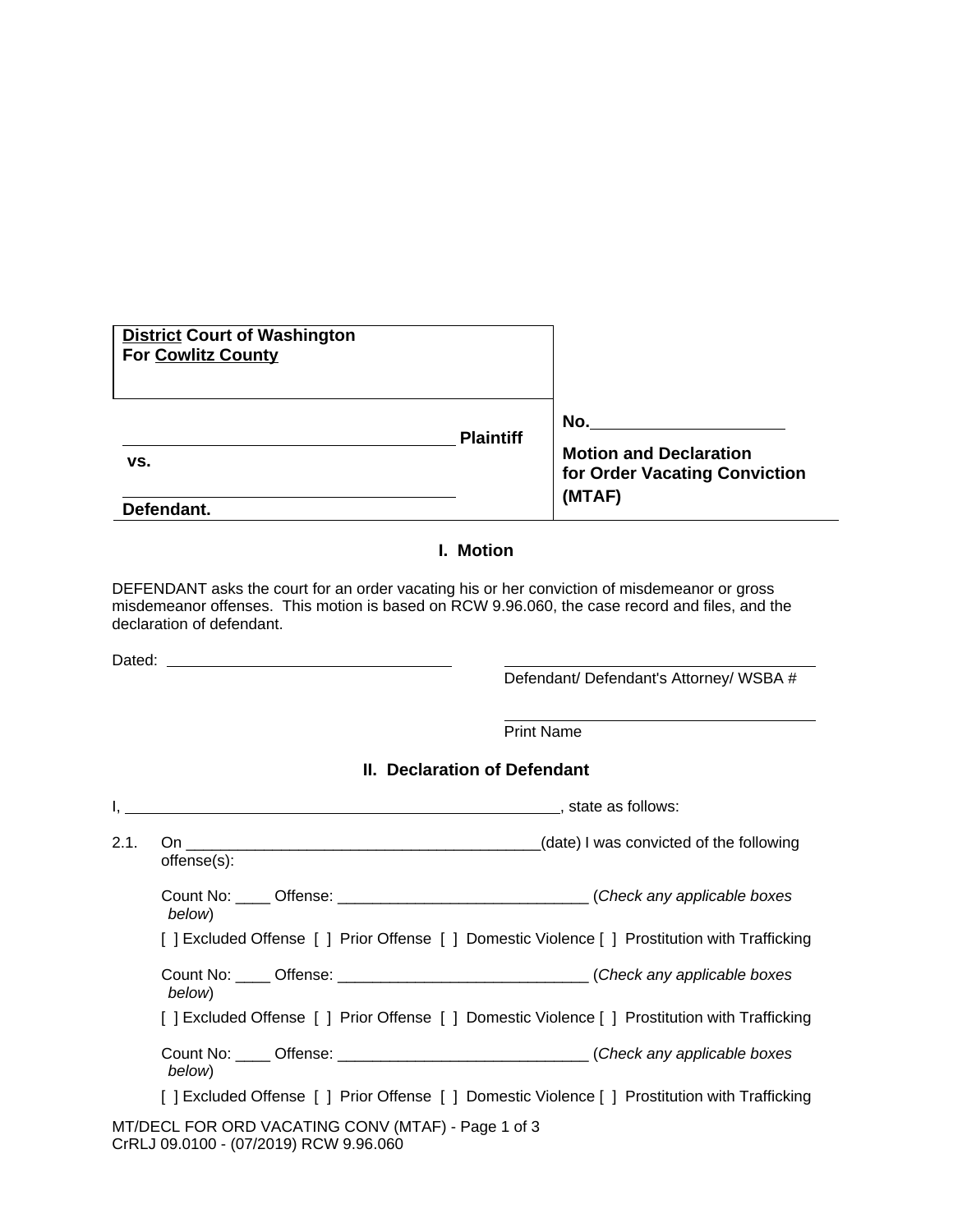- 2.2 There are no criminal charges pending against me in any court of this state or another state, or in any federal court or tribal court as of the date I file this motion (RCW 9.96.060(2)(b));
- 2.3 **Excluded Offenses**: The offense for which I was convicted is a misdemeanor offense and **not** one of the following offenses (RCW 9.96.060(2)(c)-(e)):

A violation of chapter 9A.44 RCW (sex offenses), except for failure to register as a sex offender under RCW 9A.44.132

A violation of chapter 9.68 RCW (obscenity and pornography)

A violation of chapter 9.68A RCW (sexual exploitation of children)

A violent offense as defined in RCW 9.94A.030 or an attempt to commit a violent offense

Driving while under the influence ("DUI"), RCW 46.61.502

Actual physical control while under the influence, RCW 46.61.504

Operating a railroad, etc. while intoxicated, RCW 9.91.020

- 2.4 [ ] **Prior Offense**: The offense for which I was convicted is considered a "prior offense" under RCW 46.61.5055 (see below), and
	- [ ] the prior offense is not otherwise excluded from being vacated (see excluded offenses above); and
	- [ ] I have not been convicted of any new crime in this state, another state, or federal court since I was convicted in this matter. RCW 9.96.060(2)(h); and
	- [ ] at least three years have passed since I completed the terms and conditions of the sentence, including restitution/legal financial obligations. RCW 9.96.060(2)(g); and
	- [ ] I have not had another alcohol or drug violation within ten years of the date of arrest for the prior offense; and
	- [ ] more than ten years have passed since the date of the arrest for the prior offense.

A "prior offense" means( RCW 46.61.5055(14)):

- **Original Convictions for the following** (including equivalent local ordinances):
	- o Driving Under the Influence (DUI) RCW 46.61.502
	- o Physical Control of a Vehicle Under the Influence (Physical Control) RCW 46.61.504
	- o Commercial Vehicle DUI/Physical Control, RCW 46.25.110
	- o Watercraft DUI, RCW 79A.60.040(2)
	- o Aircraft DUI, RCW 47.68.220, committed under the influence of intoxicating liquor or any drug;
	- o Nonhighway vehicle DUI, RCW 46.09.470(2)
	- o Snowmobile DUI, RCW 46.10.490(2);
	- o Equivalent out-of-state statute for any of the above offenses.
- **Amended Convictions for the following**: *If originally charged with DUI or Physical Control or an equivalent local ordinance, or Vehicular Homicide (RCW 46.61.520) or Vehicular Assault (RCW 46.61.522)*; but convicted of:
	- o Negligent Driving 1st RCW 46.61.5249
	- o Reckless Driving RCW 46.61.500
	- o Reckless Endangerment RCW 9A.36.050
	- o Equivalent out-of-state or local ordinance for the above offenses.
	- *If originally charged with Watercraft DUI (RCW 79A.60.040(2); but convicted of*
	- o Operating a Watercraft in a reckless manner, RCW 79A.60.040(1), or
	- o an equivalent local ordinance.
	- *If originally charged with Aircraft DUI (RCW 47.68.220); but convicted of*
	- o Operating an Aircraft in a careless or reckless manner, RCW 47.68.220, or
	- o an equivalent local ordinance.